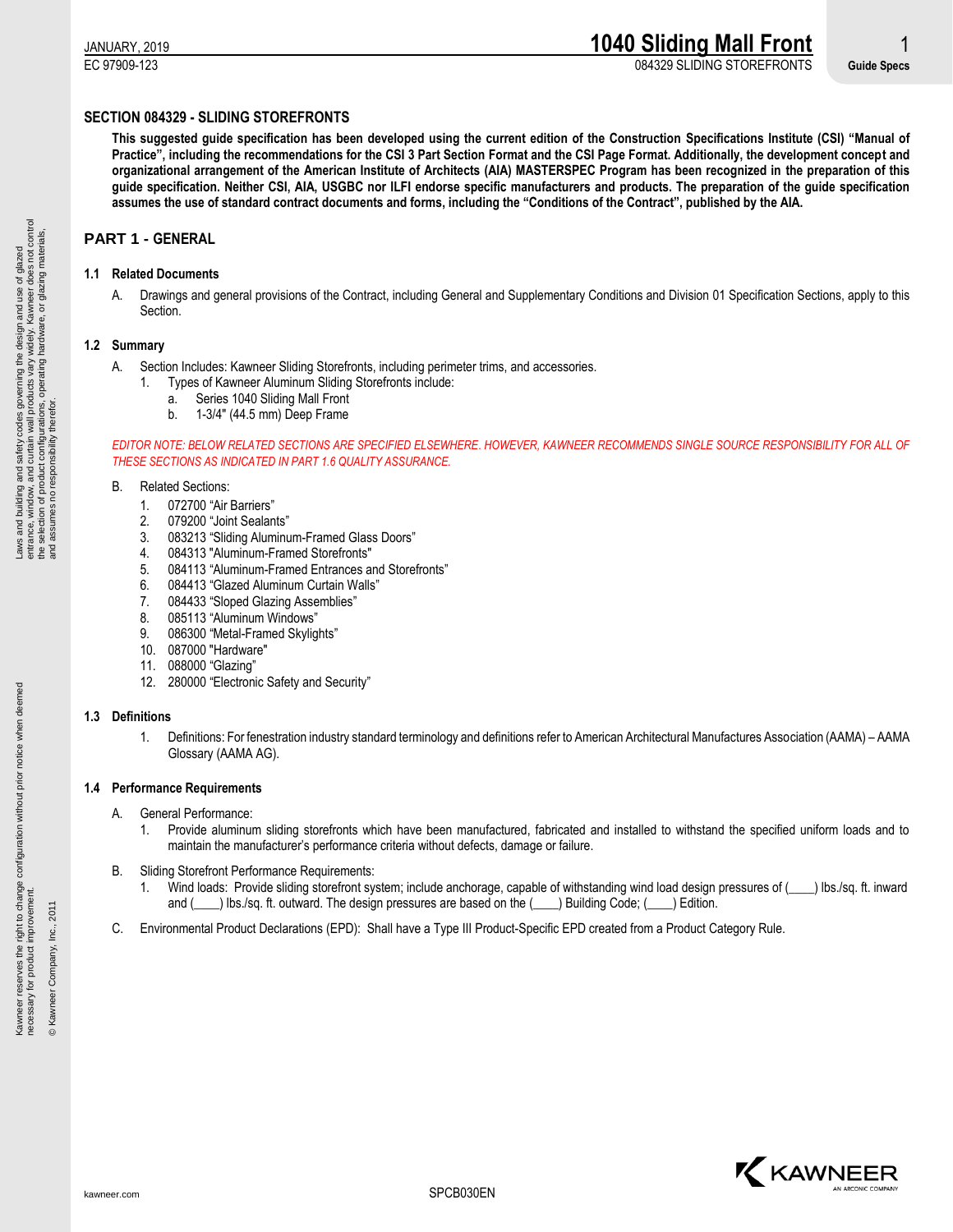# **2 1040 Sliding Mall Front 1040 Sliding Mall Front**

**Guide Specs** 084329 SLIDING STOREFRONTS EC 97909-123

### **1.5 Submittals**

*EDITOR NOTE: ADD RECYCLED CONTENT SECTION IF REQUIRED TO MEET PROJECT REQUIREMENTS AND/OR GREEN BUILDING CERTIFICATIONS SUCH AS LEED, LIVING BUILDING CHALLENGE (LBC), ETC. ARE REQUIRED.*

## *\* IF RECYCLED CONTENT REQUIREMENTS ARE NOT SPECIFIED PRIME (ZERO RECYCLED CONTENT) ALUMUNUM COULD BE SUPPLIED.*

- A. Product Data: Include construction details, material descriptions, and fabrication methods, dimensions of individual components and profiles, hardware, finishes, and installation instructions for each type of sliding storefronts indicated.
	- 1. Recycled Content:
		- a. Provide documentation that aluminum has a minimum of 50% mixed pre- and post-consumer recycled content with a sample document illustrating project specific information that will be provided after product shipment.
		- Once product has shipped, provide project specific recycled content information, including:
			- 1) Indicate recycled content; indicate percentage of pre- and post-consumer recycled content per unit of product.
			- 2) Indicate relative dollar value of recycled content product to total dollar value of product included in project.
			- 3) Indicate location recovery of recycled content.
			- 4) Indicate location of manufacturing facility.
	- 1. Environmental Product Declaration (EPD):
		- a. Include a Type III Product-Specific EPD created from a Product Category Rule.
- B. Shop Drawings: Include plans, elevations, sections, details, hardware, and attachments to other work, operational clearances and installation details.
- C. Samples for Initial Selection: For units with factory-applied color finishes including samples of hardware and accessories involving color selection.
- D. Samples for Verification: For sliding storefronts and components required.
- E. Product Test Reports: Based on evaluation of comprehensive tests performed by a qualified testing agency for each type, class, grade, and size of sliding storefronts. Test results based on use of downsized test units will not be accepted.
- F. Other Action Submittals:
	- 1. Sliding Storefront Hardware Schedule: Prepared by or under the supervision of supplier, detailing fabrication and assembly of sliding storefront hardware, as well as procedures and diagrams. Coordinate final sliding storefront hardware schedule with doors, frames, and related work to ensure proper size, thickness, hand, function, and finish of sliding storefront hardware.

### **1.6 Quality Assurance**

- A. Installer Qualifications: An installer which has had successful experience with installation of the same or similar units required for the project and other projects of similar size and scope.
- B. Manufacturer Qualifications: A manufacturer capable of fabricating sliding storefronts that meet or exceed performance requirements indicated and of documenting this performance by inclusion of test reports, and calculations.
- C. Source Limitations: Obtain sliding storefront through one source from a single manufacturer.
- D. Product Options: Drawings indicate size, profiles, and dimensional requirements of sliding storefronts and are based on the specific system indicated. Refer to Division 01 Section "Product Requirements". Do not modify size and dimensional requirements.
	- 1. Do not modify intended aesthetic effects, as judged solely by Architect, except with Architect's approval. If modifications are proposed, submit comprehensive explanatory data to Architect for review.
- E. Mockups: Build mockups to verify selections made under sample submittals and to demonstrate aesthetic effects and set quality standards for materials and execution.
	- 1. Build mockup for type(s) of sliding storefront(s) indicated, in location(s) shown on Drawings.
- F. Pre-installation Conference: Conduct conference at Project site to comply with requirements in Division 01 Section "Project Management and Coordination".

### **1.7 Project Conditions**

A. Field Measurements: Verify actual dimensions of sliding storefront openings by field measurements before fabrication and indicate field measurements on Shop Drawings.

### **1.8 Warranty**

- A. Manufacturer's Warranty: Submit, for Owner's acceptance, manufacturer's standard warranty.
	- 1. Warranty Period: Two (2) years from Date of Substantial Completion of the project provided however that the Limited Warranty shall begin in no event later than six months from date of shipment by manufacturer.

Kawneer reserves the right to change configuration without prior notice when deemed

Kawneer reserves the right to change configuration without prior notice when deemed<br>necessary for product improvement.

necessary for product improvement. © Kawneer Company, Inc., 2011

® Kawneer Company, Inc., 201

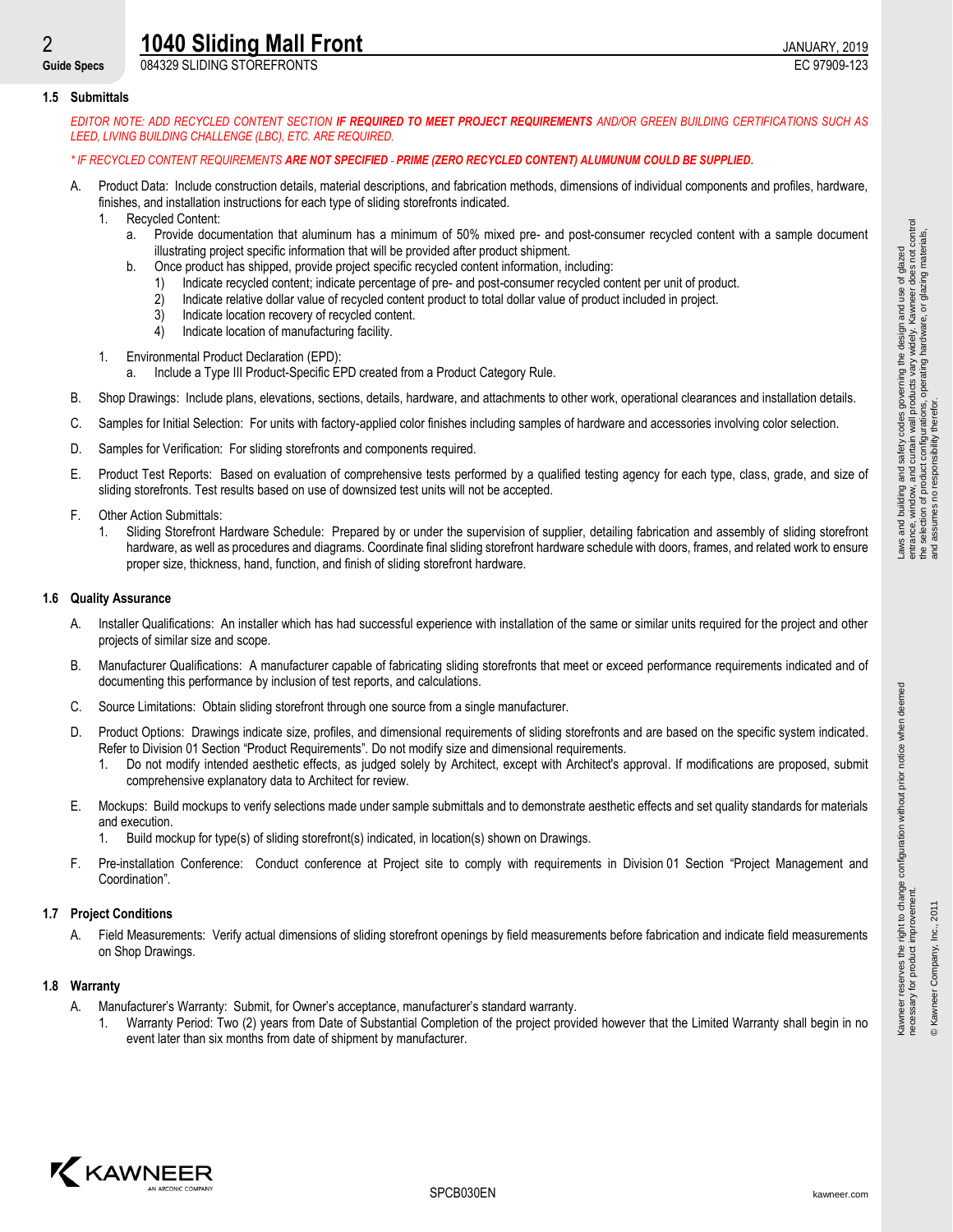EC 97909-123 084329 SLIDING STOREFRONTS **Guide Specs**

# **PART 2 - PRODUCTS**

## **2.1 Manufacturers**

- A. Basis-of-Design Product:
	- 1. Kawneer Company Inc.
	- 2. Series 1040 Sliding Mall Front
	- 3. Framing Member Profile: 1-3/4" (44.5) Deep Frame

## *EDITOR NOTE: PROVIDE INFORMATION BELOW INDICATING APPROVED ALTERNATIVES TO THE BASIS-OF-DESIGN PRODUCT.*

- B. Subject to compliance with requirements, provide a comparable product by the following:
	- 1. Manufacturer: (
	- 2. Series: (
	- 3. Profile dimension:
	- 4. Performance Grade: (
- C. Substitutions: Refer to Substitutions Section for procedures and submission requirements.
	- 1. Pre-Contract (Bidding Period) Substitutions: Submit written requests ten (10) days prior to bid date.
	- 2. Post-Contract (Construction Period) Substitutions: Submit written request in order to avoid sliding storefront installation and construction delays.
	- 3. Product Literature and Drawings: Submit product literature and drawings modified to suit specific project requirements and job conditions.
	- 4. Certificates: Submit certificate(s) certifying substitute manufacturer (1) attesting to adherence to specification requirements for sliding storefront system performance criteria, and (2) has been engaged in the design, manufacturer and fabrication of sliding storefront for a period of not less than ten (10) years. (Company Name)
	- 5. Test Reports: Submit test reports verifying compliance with each test requirement required by the project.
	- 6. Samples: Provide samples of typical product sections and finish samples in manufacturer's standard sizes.
- D. Substitution Acceptance: Acceptance will be in written form, either as an addendum or modification, and documented by a formal change order signed by the Owner and Contractor.

# **2.2 Materials**

B. Aluminum Extrusions: Alloy and temper recommended by sliding storefront manufacturer for strength, corrosion resistance, and application of required finish and not less than 0.090" (2.3 mm) wall thickness at any location for the main frame and sash members.

*EDITOR NOTE: ADD RECYCLED CONTENT SECTION IF REQUIRED TO MEET PROJECT REQUIREMENTS AND/OR GREEN BUILDING CERTIFICATIONS SUCH AS LEED, LIVING BUILDING CHALLENGE (LBC), ETC. ARE REQUIRED.*

# *\* IF RECYCLED CONTENT REQUIREMENTS ARE NOT SPECIFIED PRIME (ZERO RECYCLED CONTENT) ALUMUNUM COULD BE SUPPLIED.*

- 1. Recycled Content: Shall have a minimum of 50% mixed pre- and post-consumer recycled content.
	- a. Indicate recycled content; indicate percentage of pre-consumer and post-consumer recycled content per unit of product.
	- b. Indicate relative dollar value of recycled content product to total dollar value of product included in project.
	- c. Indicate location recovery of recycled content.
	- d. Indicate location of manufacturing facility.
- C. Fasteners: Aluminum, nonmagnetic stainless steel or other materials to be non-corrosive and compatible with sliding storefront members, trim hardware, anchors, and other components.
- D. Anchors, Clips, and Accessories: Aluminum, nonmagnetic stainless steel, or zinc-coated steel or iron complying with ASTM B 633 for SC 3 severe service conditions or other suitable zinc coating; provide sufficient strength to withstand design pressure indicated.
- E. Reinforcing Members: Aluminum, nonmagnetic stainless steel, or nickel/chrome-plated steel complying with ASTM B 456 for Type SC 3 severe service conditions, or zinc-coated steel or iron complying with ASTM B 633 for SC 3 severe service conditions or other suitable zinc coating; provide sufficient strength to withstand design pressure indicated.
- F. Sliding-Type Weather Stripping: Provide woven-pile weather stripping of wool, polypropylene, or nylon pile and resin-impregnated backing fabric. Comply with AAMA 701/702.
	- 1. Weather Seals: Provide weather stripping with integral barrier fin or fins of semi-rigid, polypropylene sheet or polypropylene-coated material. Comply with AAMA 701/702.
	- 2. Sealant: For sealants required within fabricated sliding storefront, provide sliding storefront manufacturer's standard, permanently elastic, nonshrinking, and non-migrating type recommended by sealant manufacturer for joint size and movement.

# **2.3 Sliding Storefront**

- A. 1040 Sliding Mall Front Performance Requirements:
	- 1. Single track; parallel staggered, even and perpendicular 90 degree angle.



Kawneer reserves the right to change configuration without prior notice when deemed

Kawneer reserves the right to change configuration without prior notice when deemed<br>necessary for product improvement.

necessary for product improvement. © Kawneer Company, Inc., 2011

© Kawneer Company, Inc., 2011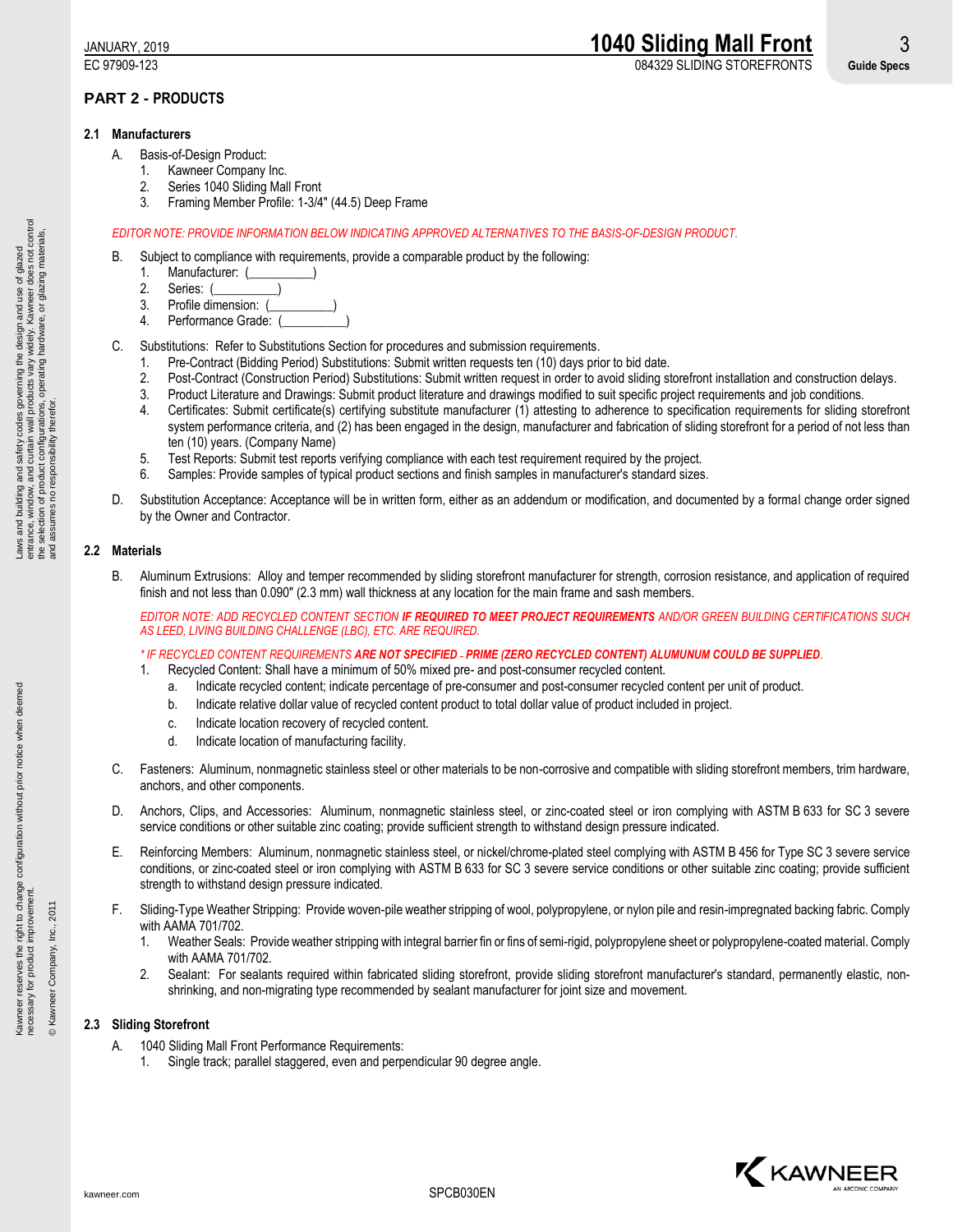# **4 1040 Sliding Mall Front 1040 Sliding Mall Front**

**Guide Specs** 084329 SLIDING STOREFRONTS EC 97909-123

# **2.4 Glazing**

- A. Glass and Glazing System: Refer to Division 08 Section "Glazing" for glass units and glazing requirements applicable to glazed sliding storefront units.
- B. Glass: Comply with Division 08 Section "Glazing" for requirements applicable to safety glazing, insulating-glass units, and laminated glass units.
- C. Glazing System: Glazing method shall be a channel type PVC gasket (marine glazed) which is compatible with aluminum and shall be resistant to deterioration by all forms of weathering and suitably retained to maintain a watertight seal between the glass and the surrounding frame.

# **2.5 Hardware**

A. General: Provide manufacturer's standard hardware fabricated from aluminum, stainless steel, or other corrosion-resistant material compatible with aluminum; designed to smoothly operate, tightly close, and securely lock sliding storefronts.

# B. Standard Hardware:

- 1. Inboard and Outboard Casters.
- 2. Inboard and Outboard Head Guides.
- 3. Adams Rite MS 1850A-505 Hookbolt Lock..
- 4. Interior and Exterior Cylinders.
- 5. Edge Pull.

# C. Egress Door:

- 1. Maximum door opening width: (Per Uniform Building Code) 36" (914.4) 32" (812.8) clear at 90 degrees.
- 2. Maximum door opening width: 42" (1066.8) (requires sidelight and/or transom for stability).
- 3. Minimum door opening height: (Per Uniform Building Code) 80" (2032).
- 4. Maximum door opening height: 90" (2286).
- 5. Maximum threshold height: (Per uniform Building Code) 1/2" (12.7).
- 6. Door cannot be hinged off of sidelight.
- 7. Minimum light opening width of sidelight: 6-1/4" (158.8).
- 8. Maximum light opening width of sidelight: 18" (457.2).
- 9. Standard Hardware:
	- a. Walking beam top pivot with modified center bottom pivot.
	- b. Adams Rite M.S. 1850 A lock with two (2) cylinders.
- 10. Optional Hardware:
	- a. Thumbturn inside in lieu of cylinder.
	- b. Adams Rite 4510 latchlock with 4656 handle in lieu of A.R.M.S.1850 A.
	- c. Adams Rite 4089 exit indicator.
	- d. Cylinder guard.
	- e. Flush pull in door.
- 11. Not available:
	- a. Closers.
	- b. Panic Devices.
	- c. Push-pull Hardware.
	- d. Pairs of doors or double sidelighted units.
- 12. Door is not intended for use by general public.
- 13. Door is to be locked closed before moving panel.

# **2.6 Accessories**

A. Not available.

# **2.7 Fabrication**

- A. General:
	- 1. Fabricate Components per the Manufacturer's most current Installation Instruction manuals with minimum suggested clearances and shim spacing around the perimeter of the assembly while enabling installation and dynamic movement of the perimeter seal.
	- 2. Accurately fit and secure all joints and corners. Make joints flush, hairline and waterproof.
	- 3. Prepare frames to receive anchor devices as required.
	- 4. When possible, arrange fasteners and attachments to conceal from view.
	- 5. Shop assemble frames to the greatest extent possible and shop seal all horizontal to vertical joints.

# **2.8 Finishes, General**

- A. Comply with AAMA-AFPA "Anodic Finishes/Painted Aluminum" for recommendations for applying and designating finishes.
- B. Appearance of Finished Work: Variations in appearance of abutting or adjacent pieces are acceptable if they are within one-half of the range of approved Samples. Noticeable variations in the same piece are not acceptable. Variations in appearance of other components are acceptable if they are within the range of approved samples and are assembled or installed to minimize contrast.



Kawneer reserves the right to change configuration without prior notice when deemed

Kawneer reserves the right to change configuration without prior notice when deemed<br>necessary for product improvement.

necessary for product improvement. © Kawneer Company, Inc., 2011

® Kawneer Company, Inc., 201